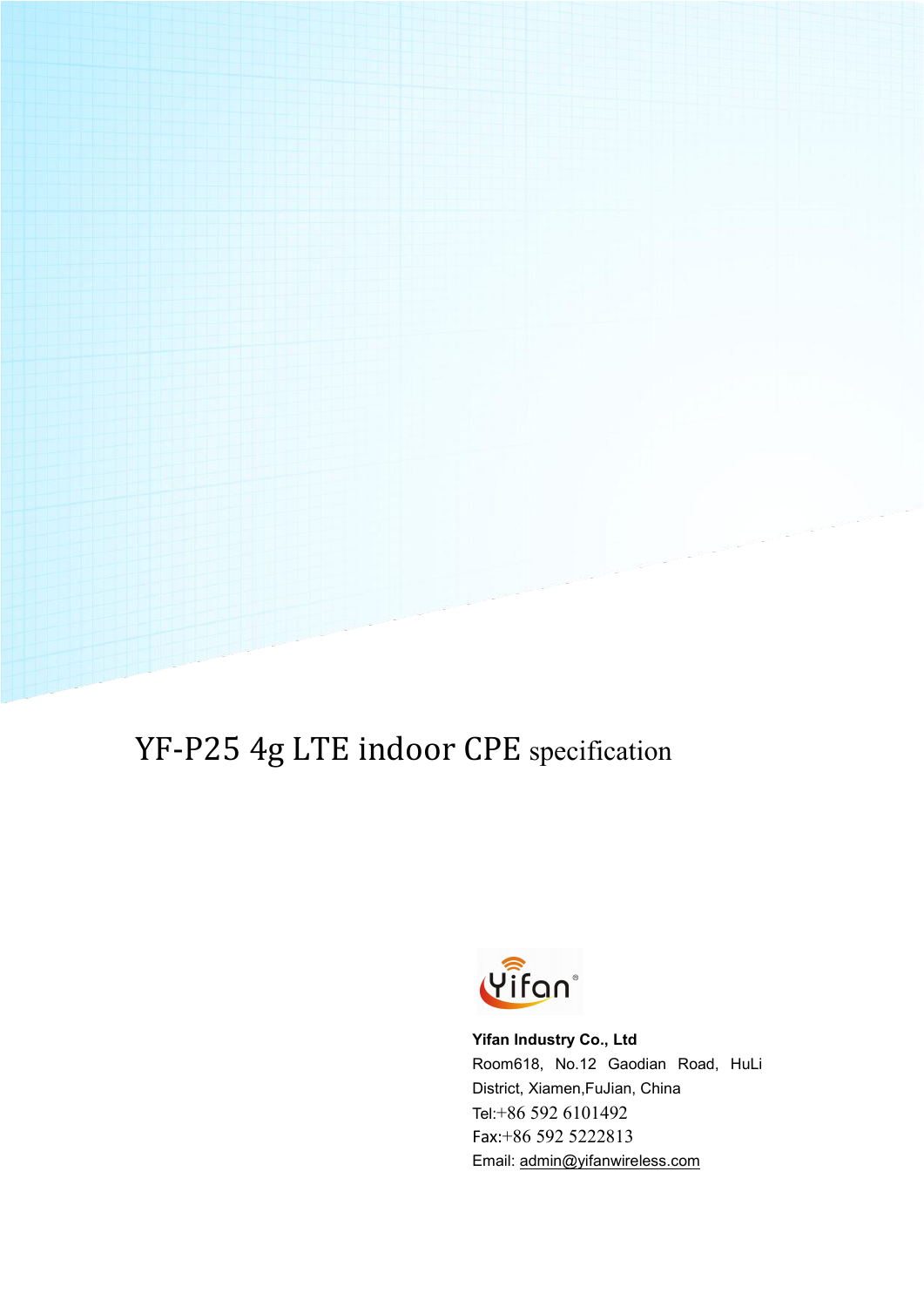#### 1. Overview

As a high-performance LTE CPE device, the YF-P25 enables home office (SOHO) users to get access to wireless and wired networks

The YF-P25 can work in any of the following network standards:

Frequency Division Duplex (FDD) Time Division Duplex(TDD) Dual Carrier High Speed Packet Access Plus (DC-HSPA+) High Speed Packet Access Plus (HSPA+) High Speed Uplink Packet Access (HSUPA) High Speed Downlink Packet Access (HSDPA) Universal Mobile Telecommunications System (UMTS) Enhanced Data Rates for Global Evolution (EDGE) General Packet Radio Service (GPRS) Global System for Mobile Communications (GSM)

The YF-P25 provides the following services and functions :

-Support 3GPP Release 9/10 compliant -Support 1TX/2RX -external antenna -Support UE Category 3/4 -Supports QoS service flow initiated by CPE -Supports Dynamic Host Configuration Protocol -Built-in web server for web-based configuration -Password protected access and configuration -Supports IEEE 802.3, IEEE 802.3u -USIM Slot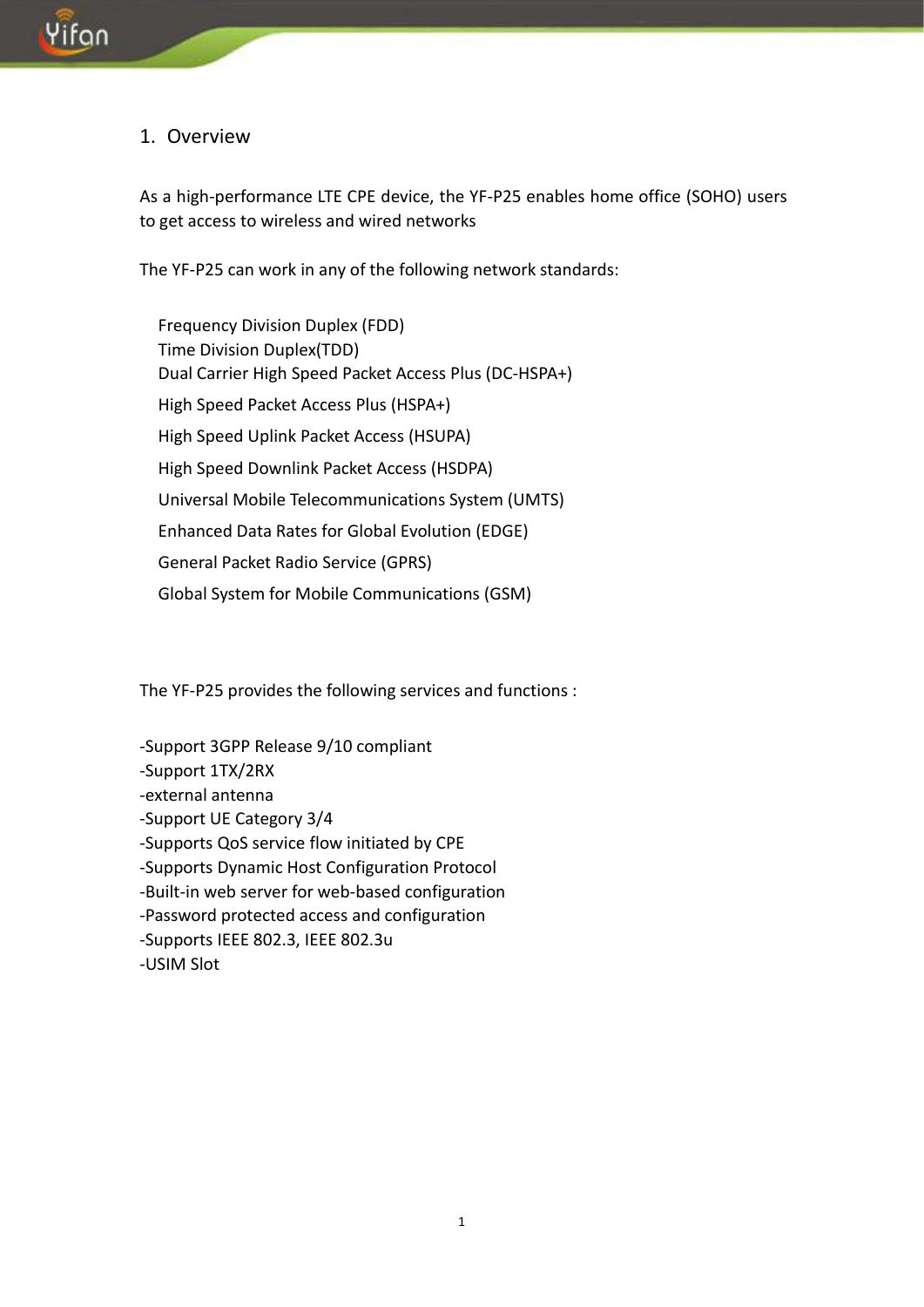

### YF-P25 appearance :





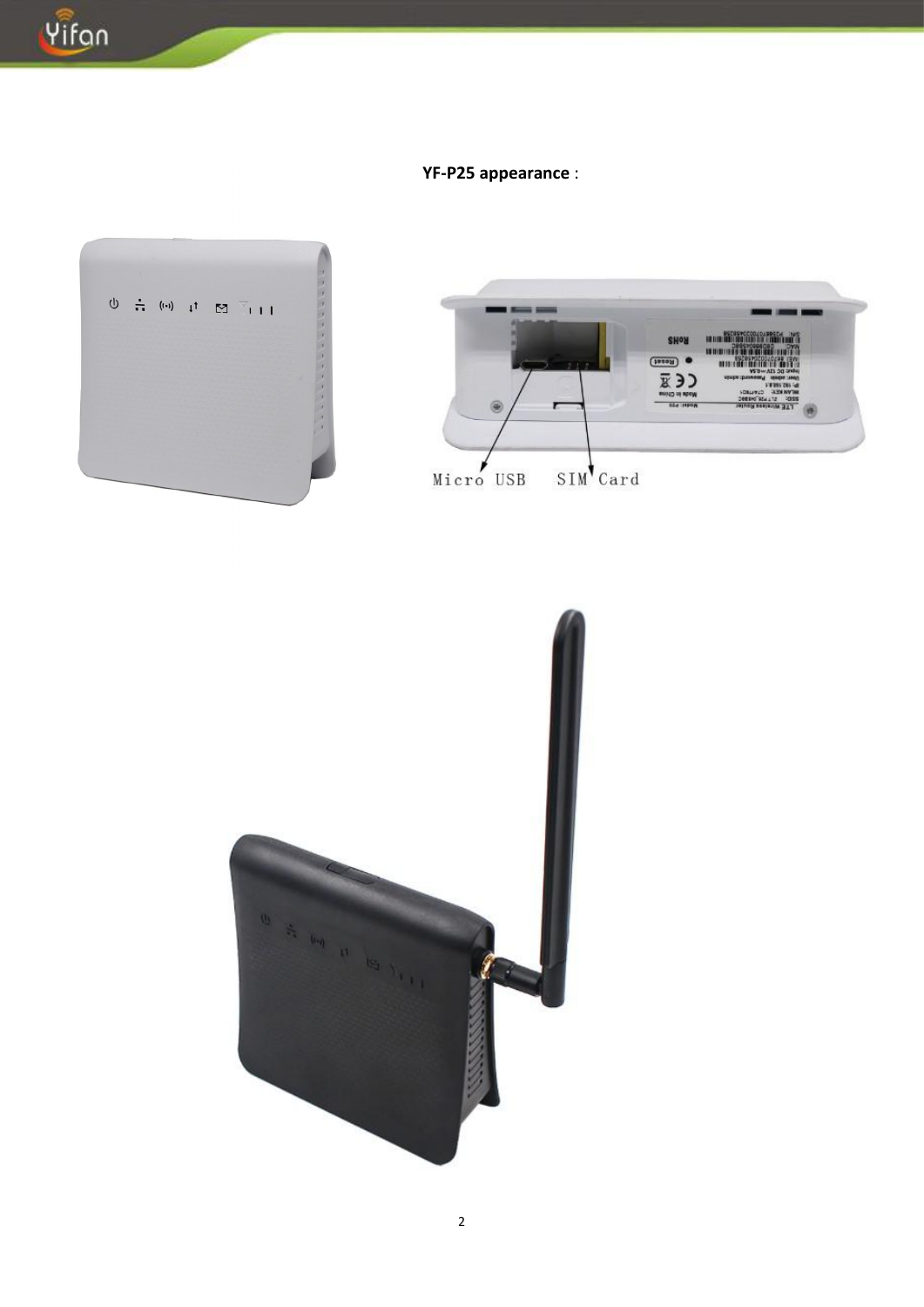# 2. Technical Specifications

### 2.1 Hardware specifications

| Item                   | Description                                                                                                                                                                                                                                                                       |                                                                                                                                                     |  |
|------------------------|-----------------------------------------------------------------------------------------------------------------------------------------------------------------------------------------------------------------------------------------------------------------------------------|-----------------------------------------------------------------------------------------------------------------------------------------------------|--|
| Technical<br>standards | WAN:<br>LTE/DC-HSPA+/HSPA+/HSPA/UMTS/EDGE/GPRS/GSM<br>WLAN: 802.11b/g/n                                                                                                                                                                                                           |                                                                                                                                                     |  |
| Working bands          | FDD: Band1/2/3/5/7/8/17/20(band1/2/3/5/8/28 optional)<br>TDD: Band38/39/40/41<br>WCDMA:850/900/1900/2100Mhz<br>GSM:850/900/1800/1900mhz<br>The frequencies could be customized for quantity order                                                                                 |                                                                                                                                                     |  |
| Speed                  | FDD - LTE Downlink: 150Mbps, Uplink: 50Mbps<br>TDD-LTE: Downlink: 150Mbps, Uplink: 50Mbps<br>HSPA+: 42Mbps(download speed) 5.76Mbps(upload speed)<br>HSUPA: 5.76Mbps (upload speed)/ HSDPA:7.2Mbps(download speed:)<br>UMTS:384Kbps (download speed/upload speed)<br>(it is cat4) |                                                                                                                                                     |  |
| Wifi                   | <b>WIFI Standard</b><br><b>WIFI Rate</b><br>RF power<br>Wifi users                                                                                                                                                                                                                | IEEE 802.11b/g/n<br>Highest rate: 300Mbps<br>17dBm(Max) in 11b mode<br>17dBm(Max) in 11g mode<br>16dBm(Max) in 11n mode/chain<br>Max up to 32 users |  |
| Interface              | 1*RJ45 port<br>1*sim card slot<br>DORSAL VIEW<br>LAN<br><b>DCIN</b>                                                                                                                                                                                                               |                                                                                                                                                     |  |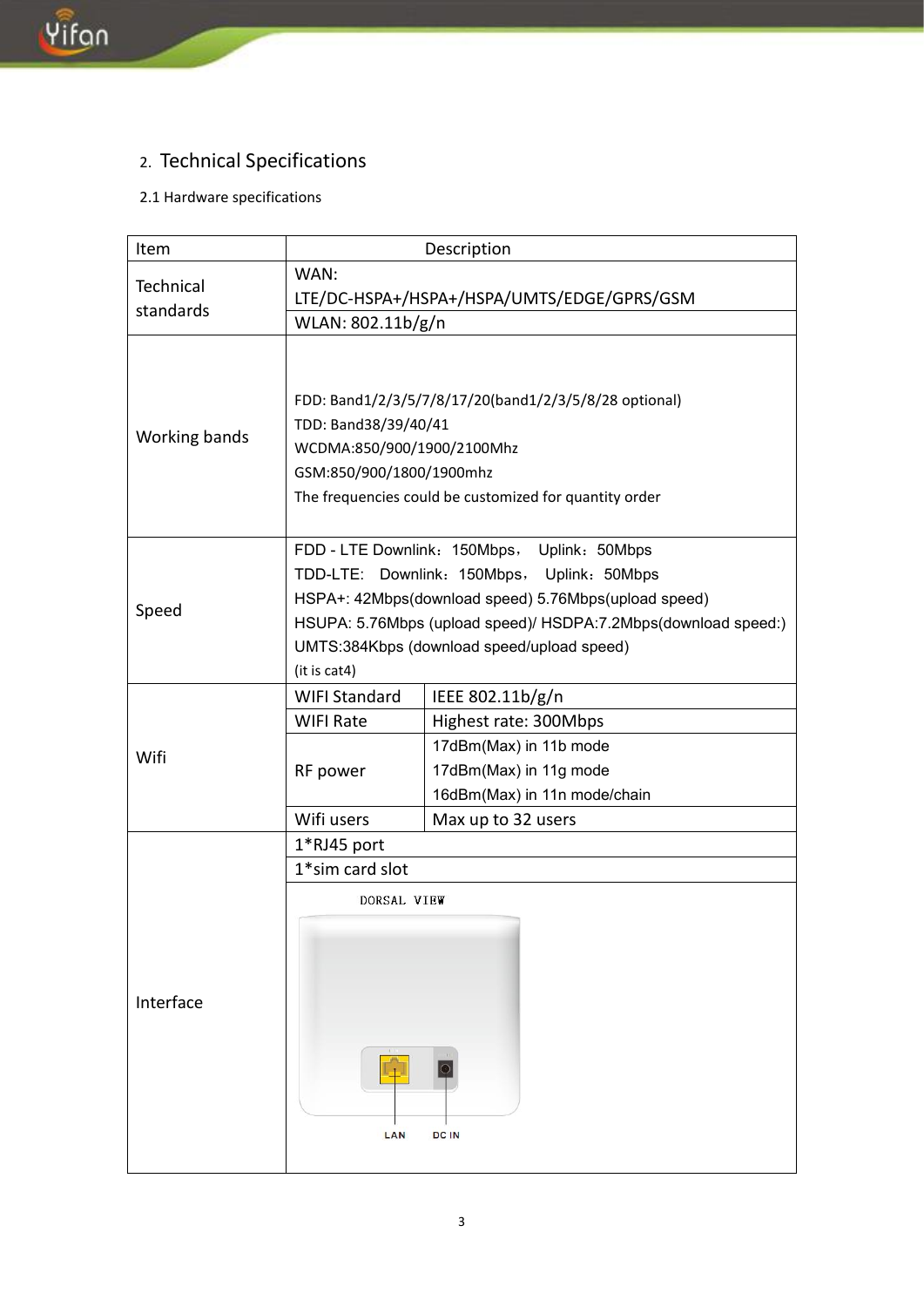| <b>LED</b>           | $\stackrel{a}{\longrightarrow}$ ((e)) | POTER LINK TIFI 4G_LTE SMS RSSI<br>$\frac{1}{11}$ $\approx$ $\frac{1}{111}$ |  |  |  |
|----------------------|---------------------------------------|-----------------------------------------------------------------------------|--|--|--|
| Reliability          | 3GPP Release 9/10                     |                                                                             |  |  |  |
|                      | UE Cat 4                              |                                                                             |  |  |  |
|                      | 2x2 MIMO                              |                                                                             |  |  |  |
| <b>Physical Size</b> | dimension                             | 120x115x45(mm)                                                              |  |  |  |
|                      | Weight                                | 250 <sub>g</sub>                                                            |  |  |  |
|                      | Working temperature                   | $0^\sim$ 60°C                                                               |  |  |  |
| Temperature          | Storage temperature                   | -20 $\sim$ 85°C                                                             |  |  |  |

#### 2.2 Software Specification

|                    | Supports NAT and Network Address and Port                       |  |  |
|--------------------|-----------------------------------------------------------------|--|--|
|                    | <b>Translation (NAPT)</b>                                       |  |  |
| <b>NAT</b>         | Supports fragmented message identification                      |  |  |
|                    | during common NAT                                               |  |  |
| <b>DHCP Server</b> | Enables and disables the DHCP server                            |  |  |
|                    | Configures DHCP server address pools                            |  |  |
|                    | Sets the lease time.                                            |  |  |
|                    | Displays the status of the DHCP server address pools, including |  |  |
|                    | host names, Media Access Control (MAC) addresses, IP            |  |  |
|                    | addresses, and remaining lease time                             |  |  |
| Firewall           | Enables and disables the firewall.                              |  |  |
|                    | <b>Filters LAN MAC addresses</b>                                |  |  |
|                    | Filters LAN IP addresses.                                       |  |  |
|                    | Filters URLs.                                                   |  |  |
|                    | <b>Supports port Mapping</b>                                    |  |  |
|                    | Supports demilitarized zone (DMZ).                              |  |  |
|                    | Supports Universal Plug and Play (UPnP).                        |  |  |
|                    | Speed limit                                                     |  |  |
| <b>SMS</b>         | Read, write, send SMS                                           |  |  |
| MAC address        | Supports the MAC address authentication whitelist.              |  |  |
| authentication     | Supports the MAC address authentication blacklist.              |  |  |
| <b>TR069</b>       | Support                                                         |  |  |
| Frequency locking  | Support                                                         |  |  |